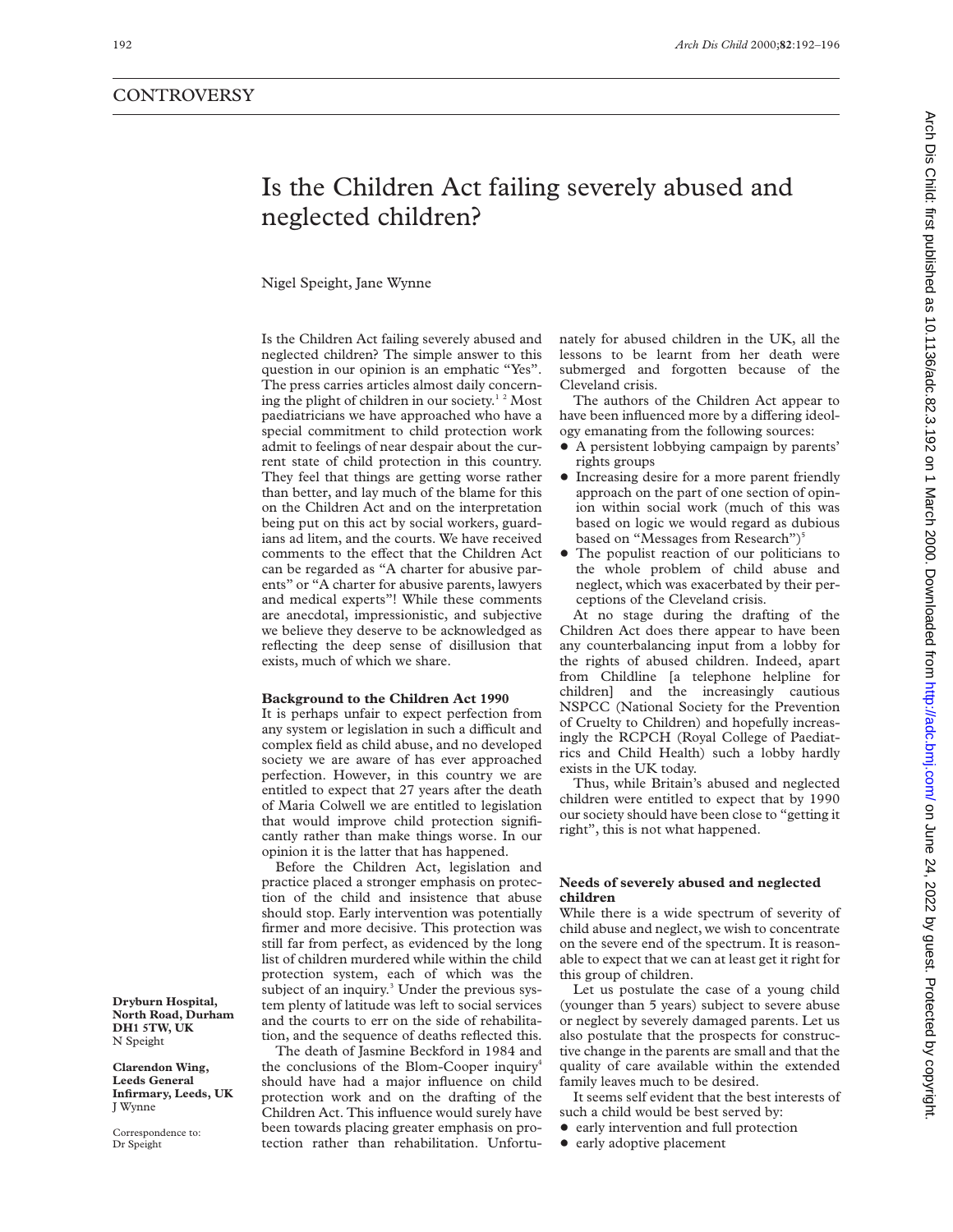+ probable cessation of contact with the abusive parents (with the possibility of future contact only if in the child's interests). Society should make social workers feel

empowered to take the above actions, and should praise them for their decisiveness and courage when they do. They should not be made to feel that they have failed as professionals because they were unable to work therapeutic miracles with the family.

Before 1990, the system at least allowed the possibility of such a decisive "happy ending". Social workers would have been able to apply for and get a Care Order via the magistrates' court with relatively little delay. The Care Order would give them full parental rights and a responsibility to make active plans in the child's best interests, with the help and support of the guardian ad litem. They would only need to return to court if there was an appeal or for approval of the adoption order. (We accept that there were plenty of failings in the actual delivery of such child protection before the Children Act—we are simply trying to establish whether the system is making effective child protection easier or harder.)

Since the Children Act, the chances of a decisive happy ending of the sort we have outlined have greatly diminished. It is less likely that social workers will seek to remove the child from home early on; instead a leisurely assessment process will be commenced with the child still in the abusive home. Social workers have to return to court for scrutiny of each and every decision made. Most importantly there has been a substantial shift in the threshold of proof that courts seem to require. Nowadays, it seems that you need more evidence to get a child onto the At Risk Register than you needed for a Care Order before 1990. Guardians and judges seem to require a "trial of rehabilitation" in nearly every case. Social workers feel they have to let the child be re-abused to show the judge (as enjoined by the Children Act) that they are only having recourse to legal proceedings as a last resort.

The end result is that if and when the child finally comes into care, he or she is more emotionally damaged, older, and consequently harder to place.

## *Case 1*

Mary, aged 12 months, was the fourth child to a single mother who had been addicted to opiates for over six years. The three elder children were already subject to Care Orders and in a foster home as a sibling group, forlornly waiting an open adoption. All three have learning difficulties and emotional problems secondary to neglect in early childhood.

Mary was placed in foster care at birth with a plan for adoption. Despite this, contact was maintained with both her mother and her siblings twice a week (to keep the court happy?). A Care Order was finally obtained when Mary was 15 months old, but the mother appealed and there were no available court dates for four months. Meanwhile, Mary is becoming firmly attached to her foster mother.

This case demonstrates undue delay and consequent drift in decision making, with a systemic bias towards the rights of a neglectful parent against the interests of the child. While such a case could have happened before the Children Act, we believe that the Act has significantly increased the chances of such a sequence of events.

## **Defects of the Children Act**

BIAS TOWARDS KEEPING ABUSED AND NEGLECTED CHILDREN WITHIN THEIR NATURAL FAMILIES

At a stroke, the Children Act has reinvented the sanctity of the blood link, although not in so many words. This ideological bias is central to the Act and its defects, and merits proper scrutiny. "The Act rests on the belief that children are generally best looked after within the family with both parents playing a full part and without resort to legal proceedings." 6

This statement would be unexceptional as a general aim for an ideal society in which child abuse and neglect do not exist. However, in the real world it is extremely debatable. Where is the evidence that abused and neglected children are best returned to abusing and neglectful parents? Surely in every case of significant abuse and neglect it should be a completely open question as to what is in the child's best interests.

In the absence of evidence, this resurgence of blood link ideology should be regarded as based on nothing stronger than a mixture of sentiment, political convenience, superstition, and wishful thinking. As physicians with a commitment to logical thought and evidence based practice, we are ideally placed to help social workers, the legal profession, and our politicians re-examine this central plank of the Children Act.

The authors of the Children Act might defend themselves by saying that the above bias is adequately counterbalanced by the principle stated elsewhere in the Act that "the interests of the child are paramount". However, this defence is in our opinion inadequate. First, the Act itself gives virtually no guidance as to what are the best interests of the child (what the judge thinks they are?). Second, the Act has already stated that in general children should be kept in their natural families so there is no escape from this closed loop.

This intellectual duet was played out with some poignancy in the case of Rikki Neave the unfortunate 7 year old boy from East Anglia, UK, who was murdered a few days after his mother had repeated her request that social services take him off her hands lest she kill him. Social services declined to do so, the boy was murdered, and the mother was convicted of prior cruelty the extent of which would easily have justified a Court Order. Social services claimed in their defence that they were following the guidance of the Children Act in trying to keep children in their natural families

A frequent argument used in favour of keeping abused and neglected children within their natural families is that the alternative of care by social services can be worse. While superficially attractive this argument is in fact a further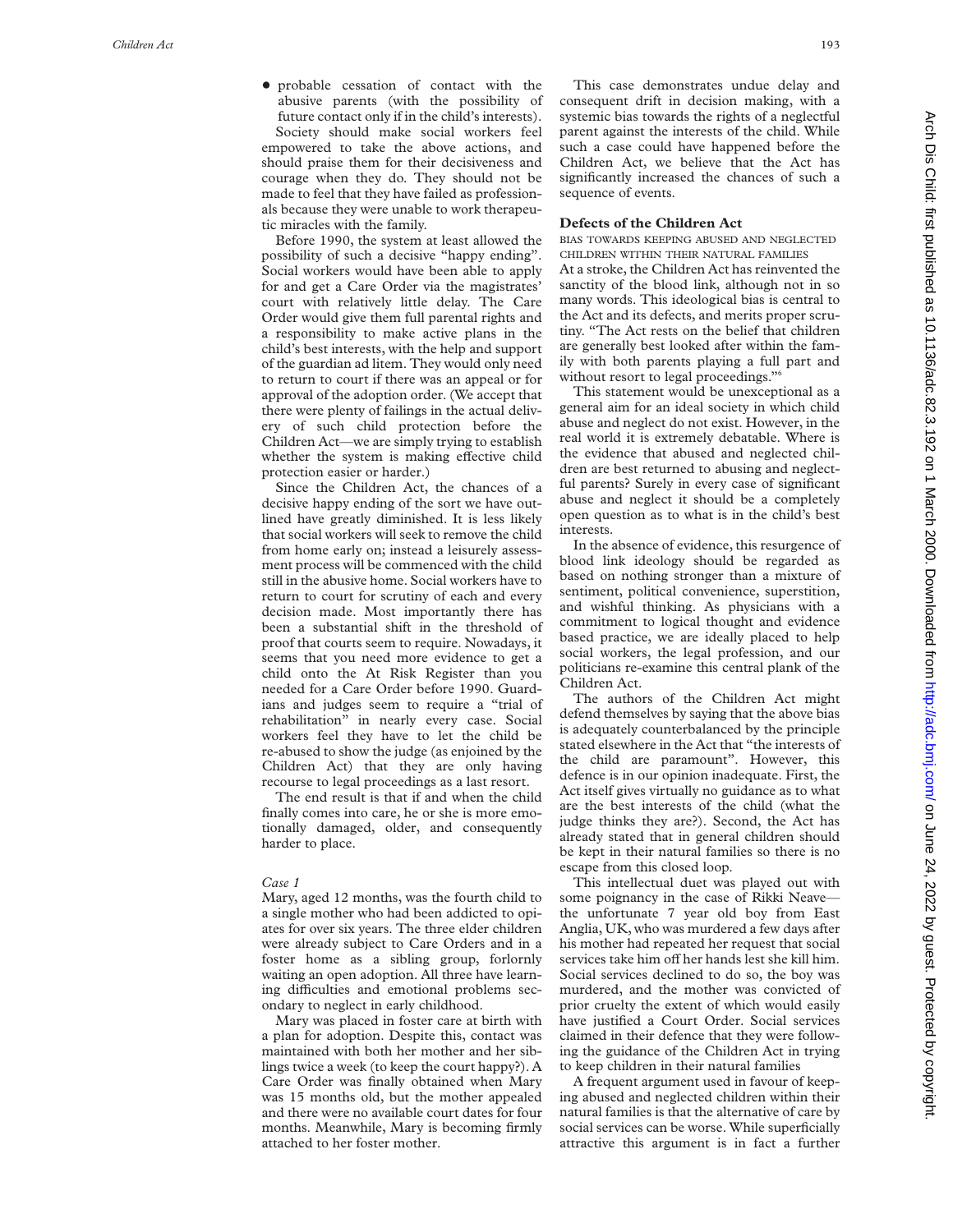criticism of the Children Act. The problem with social services "care" is that it too often consists of a succession of short term placements culminating in an institutional placement, and this recipe seldom meets the true needs of the children concerned. The main reason for this sequence of events is laissez faire decision making and repeated unrealistic attempts at rehabilitation, which wastes valuable time.

The bias in the Act towards keeping children within their natural families is serving to accentuate these tendencies, so that when rehabilitation is eventually ruled out children are "hard to place" for adoption on grounds of age and emotional disturbance.

Additionally, the emphasis on contact between children and their abusive parents after reception into care constitutes a further practical barrier to successful adoptive and long term foster placements. Some of the case histories below illustrate these arguments.

# THE CONCEPT OF PARTNERSHIP

Social workers are enjoined to work with abusive and neglectful parents in a spirit of partnership. The bias inherent in the Act is again apparent because the Act fails to state that parents must reciprocate to an equal degree and always be open and honest in their dealings with social workers. Neither is there any firm guidance to social workers as to how they should respond when parents do not enter into the spirit of partnership.

The concept of partnership has led to a significant shift in the balance of power at case conferences, with abusive and neglectful parents and their lawyers allowed virtually full participation throughout case conferences including the decision making process. The theoretical right of the child to participate does not in practice count for much, as they are usually too young to attend or too subjugated to speak out. Most crucially, the concept of full parental participation completely ignores the fact that in virtually every case of child abuse or neglect there is a basic conflict of interest between the parent and the child. A further aspect of the Act's prescription of partnership is that it is trivialising child abuse by decriminalising it. You do not enter into partnership with criminals during the investigation of a crime until the crime has stopped and the criminal has confessed and expressed remorse.

The weakness of the concept of partnership has been criticised further by Southall *et al* as a result of their experiences with covert video surveillance.<sup>7</sup> They conclude: "A proportion of serious child abuse is inflicted by severely disturbed, deceitful but plausible parents . . .partnership with parents—a process based on trust—would have failed to identify most of these children. Severe abusive behaviour may be less amenable to supportive family interventions and may require more assertive methods of investigation and decision making."

## WORKINGS OF THE COURT SYSTEM

While the Children Act states the principle that there should be minimal delay for court cases involving children, like many well intentioned

reforms it has achieved the opposite effect from that intended. Delays are greater than ever because of the transfer of cases from magistrates' courts to higher courts. The wasteful, inefficient, and adversarial nature of our judicial system continues as before, with the costs to the taxpayer greater than ever in the higher courts, with barristers' fees being added to an ever increasing army of medical experts.

Overall, one can sympathise with social services departments shrinking from going to court on grounds of cost alone. While the Act states that children's proceedings should be more inquisitorial and less adversarial, again the opposite has happened to what was intended, with an increasing number of "criminal" barristers deploying their adversarial skills to good e Vect in bullying child victims and professionals. In abolishing wardship, the Children Act appears to have transferred to care proceedings nearly all the disadvantages of wardship and only a few of the advantages.

## THE CHANGE FROM "CARE" TO

"ACCOMMODATION /LOOKED AFTER "

Politicians changed the name of Windscale to Sellafield [a nuclear power station in the north west of Engand] because the former had a bad name. Now, the concept of a child being received into "care" has been restyled for political consumption because "care" had developed a negative image.

We find the new words "accommodation" and "looked after" distasteful. They appear to be designed to appease abusive and neglectful parents whose children have been removed— "It's all right, we haven't really taken your children into care, we're just looking after them for you for a while."

The words "care" or "in need of care and protection" at least carried some recognition that all the child's needs (for love, care, and protection) might be met, even if they were often left unmet. The new terms are cold and not child centred, and we are surprised they have been accepted without demur by child care professionals.

We believe these linguistic niceties are significant. After all, why were we not given a "Children's Act" instead of a "Children Act". The latter reflects a wish to distance oneself from the needs of children as in "What are we going to do about the children Act?"

# THE CONCEPT OF PARENTAL RESPONSIBILITY

The Act promotes the concept of parental responsibility as a collection of duties, rights, and authority, which a parent has in respect of his or her child. The duty is to raise the child in moral, physical, and emotional health, and state that this is the fundamental task of parenthood.

As with the concept of "natural families" one would not argue with any of this in the absence of abuse or neglect. However, we would argue that when abuse or neglect occurs at the hands of parents, they have failed in their discharge of their parental responsibility, and that they should therefore naturally lose some if not all of their rights.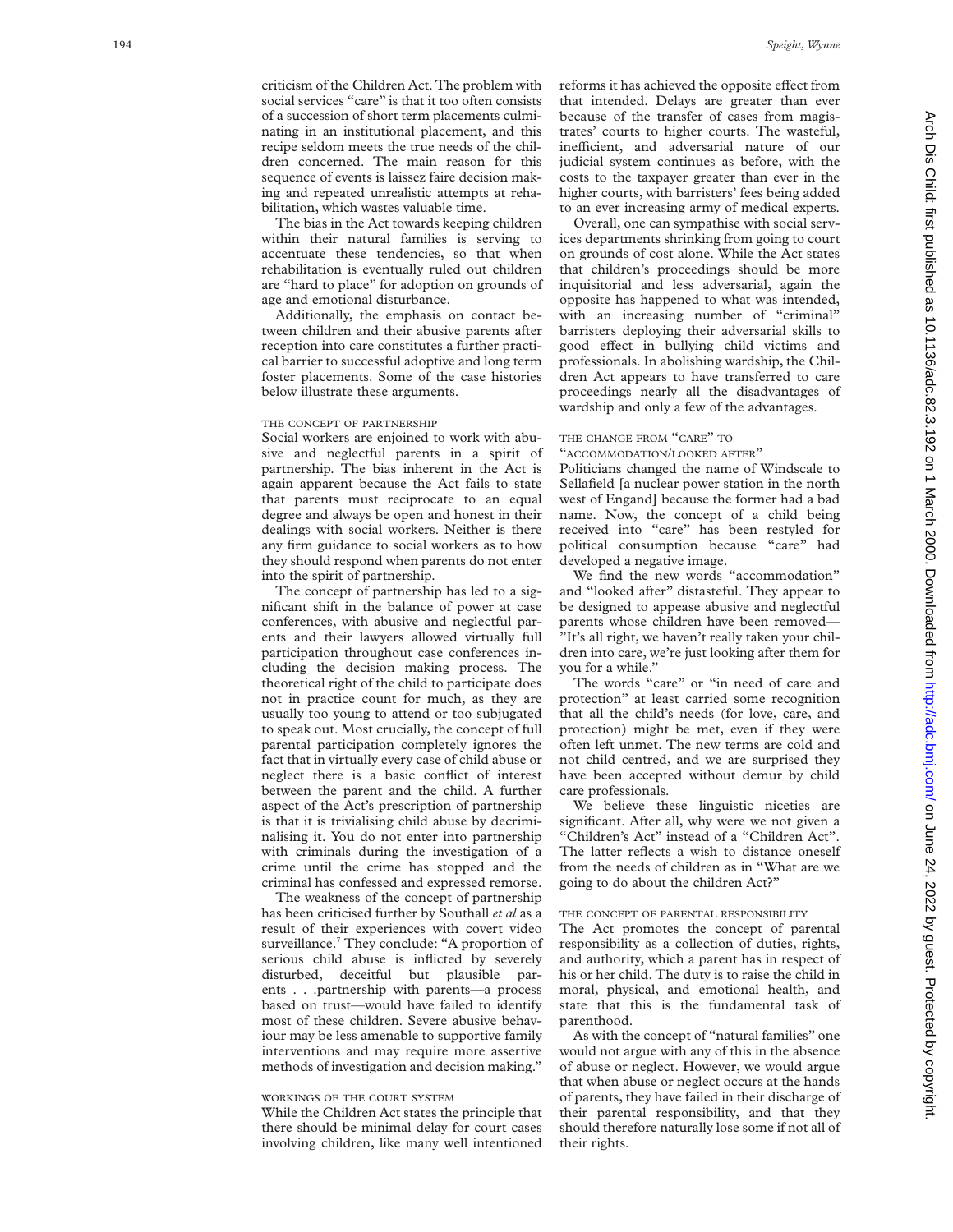The Act fails to state this, and implicitly encourages the concept of lifelong parental responsibility even after abuse and neglect. Are the political authors of the Act thinking here of the Child Support Act and their wish to extract money from absent fathers? It often seems to be an uphill struggle to convince the courts of the blindingly obvious where access by abusive parents is concerned and is clearly emotionally abusive to the child.

# *Case 2*

A 6 year old boy's mother committed suicide after prolonged sadistic marital violence, which the boy had witnessed. A member of the mother's extended family had to fund her own legal team at great personal expense to (a) obtain custody and (b) stop access. No help whatsoever was forthcoming from social services or court welfare officers who remained aloof, failing to interview the boy and detect his real fear of his father.

# *Case 3*

This case further illustrates the shift towards the "blood link" theory since the Act came into force. A girl was received into foster care at the age of 2 for neglect and emotional deprivation, and over the next 4 years rehabilitation proved impossible because of her mother's lifestyle and choice of partner. Before the Children Act, a decision was eventually made to seek an adoptive placement. Shortly after the Children Act, and with no other changes having occurred, a decision was made to rehabilitate. This was based on an assessment that excluded any consideration of the child's relationship with her mother's partner whom the child had not seen for 4 years. The judge approved the rehabilitation despite being informed that the partner had numerous convictions for burglary and violence. The placement broke down within a few weeks.

RAISING OF THE THRESHOLD OF PROOF OF ABUSE We believe that following the Children Act, courts are now demanding a higher level of proof of abuse than before. Presumably this is in response to the bias towards natural families already discussed. Instead of the standard of proof remaining (as it should) "on the balance of probability", courts seem to be veering more towards the criminal standard of "beyond all reasonable doubt". One judge actually stated " . . .the more serious the allegation the less likely it is to have occurred, and hence the stronger should be the evidence before the court concludes that the allegation is established". According to this logic it should be harder to protect a child who has been raped than one who has been indecently assaulted.

### *Case 4*

Katy, aged 3 years, lived with her mother who has moderate learning difficulties. Her father who is mentally ill lived locally. Katy was referred to the paediatrician because of concern that she was sad, withdrawn, failing to thrive, and had language delay. Finger tip bruising was noted on the thighs, as well as signs highly suggestive of penetrative anal abuse. The child was left in the home while an assessment was begun. Over the next 6 months the child "disclosed" sexual abuse and physical signs were detected on three further occasions. Finally and grudgingly, the local authority solicitor agreed that there was now enough evidence to test in court.

What price are abused children paying in terms of re-abuse when the legal process indulges in "the crime of diagnostic greed"?

### EFFECTS ON EARLY INTERVENTION

As a result the above factors, it is only to be expected that front line social workers will become so discouraged at all the barriers to effective intervention that they are tempted to cover up cases at source. As they are effectively operating a closed loop system whereby the vast majority of new cases end up at home, why go to all the trouble and expense of having a case conference, putting the child on the register, and conducting a detailed assessment if this is all mere window dressing?

We have noted a marked reduction in the willingness of some social workers to listen to older children disclosing emotional deprivations/neglect and even sexual abuse.

## *Case 5*

Darren, aged 15, was due to be discharged from hospital after an admission for stabilisation of his diabetes. He told the ward sister he did not want to go home because he could not stand it any longer. He complained that his mother was drinking excessively and always in a daze from her tranquillisers, and that she was mismanaging the family finances. Darren was having to care for his younger sister, do most of the housework, and study for his GCSEs [public school examinations]. He requested reception into foster care.

A social worker interviewed him and gave him no assurances that his request would be acted on. Allegedly he told Darren "You don't look too malnourished to me." Faced with an impasse, the paediatrician put Darren in touch with a solicitor who acted for him and forced social services into getting him a foster home in which he thrived and did well in his GCSEs.

# OVERALL RESULTS OF THE CHILDREN ACT

As argued above, the Children Act in many ways acts as a deterrent to social workers intervening firmly in cases of abuse and neglect. While all statistics in this area are open to arguments about interpretation, it is noteworthy that between 1991 and 1995 (the first four years of the operation of the Act) there was a precipitous decline in the number of children "in care", from about 60 000 in 1991 to 40 000 in 1995. <sup>8</sup> While the authors of the Act might regard this as just the sort of result they wished for, we regard it as unlikely that abused and neglected children were being taken into care unnecessarily before 1991 and that there had been a spontaneous drop of 33% in the incidence of abuse and neglect over these four years, and that there had been a sufficient improvement in preventive and therapeutic